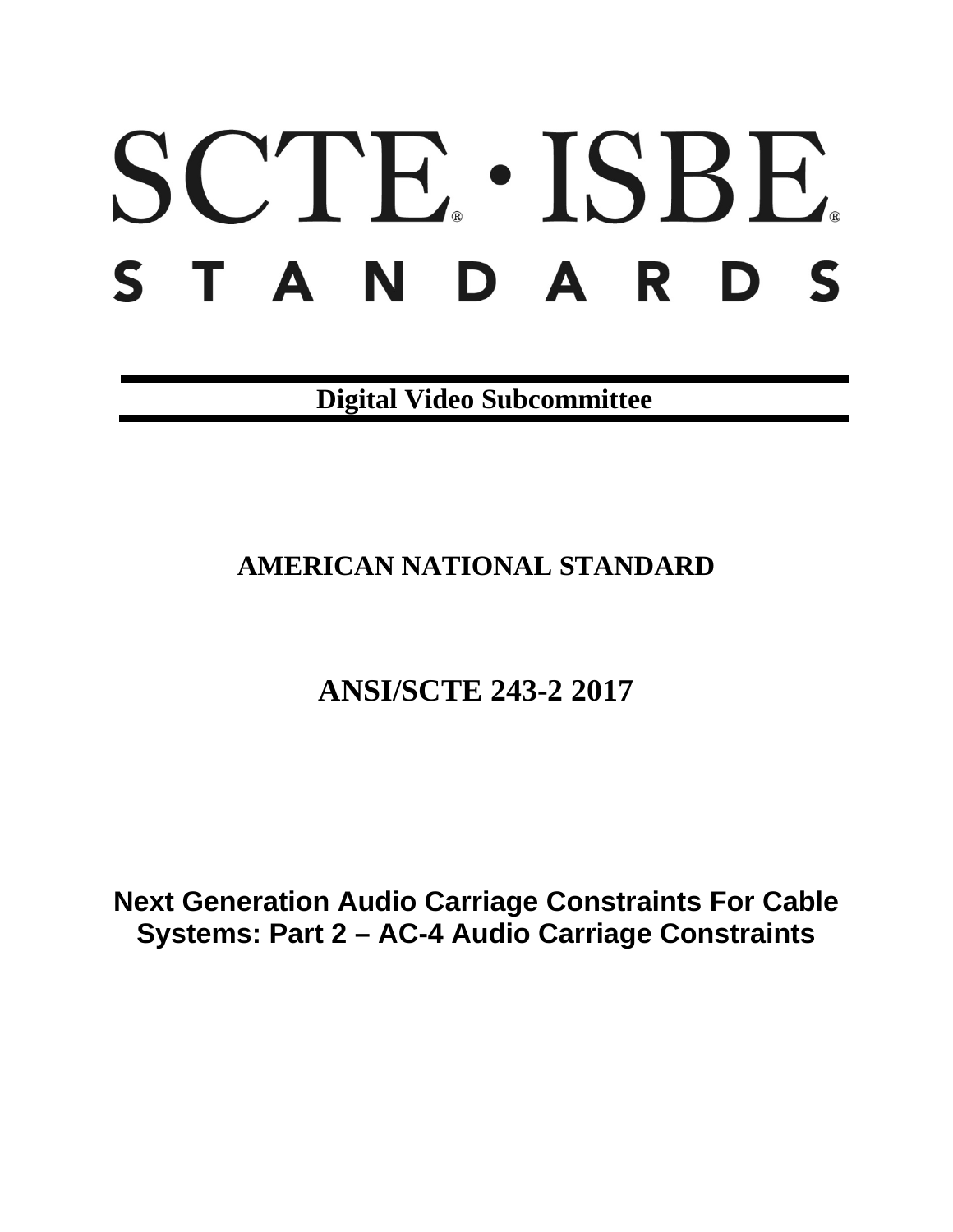# **NOTICE**

<span id="page-1-0"></span>The Society of Cable Telecommunications Engineers (SCTE) / International Society of Broadband Experts (ISBE) Standards and Operational Practices (hereafter called "documents") are intended to serve the public interest by providing specifications, test methods and procedures that promote uniformity of product, interchangeability, best practices and ultimately the long-term reliability of broadband communications facilities. These documents shall not in any way preclude any member or non-member of SCTE•ISBE from manufacturing or selling products not conforming to such documents, nor shall the existence of such standards preclude their voluntary use by those other than SCTE•ISBE members.

SCTE•ISBE assumes no obligations or liability whatsoever to any party who may adopt the documents. Such adopting party assumes all risks associated with adoption of these documents, and accepts full responsibility for any damage and/or claims arising from the adoption of such documents.

Attention is called to the possibility that implementation of this document may require the use of subject matter covered by patent rights. By publication of this document, no position is taken with respect to the existence or validity of any patent rights in connection therewith. SCTE•ISBE shall not be responsible for identifying patents for which a license may be required or for conducting inquiries into the legal validity or scope of those patents that are brought to its attention.

Patent holders who believe that they hold patents which are essential to the implementation of this document have been requested to provide information about those patents and any related licensing terms and conditions. Any such declarations made before or after publication of this document are available on the SCTE•ISBE web site at [http://www.scte.org.](http://www.scte.org/)

All Rights Reserved

© Society of Cable Telecommunications Engineers, Inc. 2017 140 Philips Road Exton, PA 19341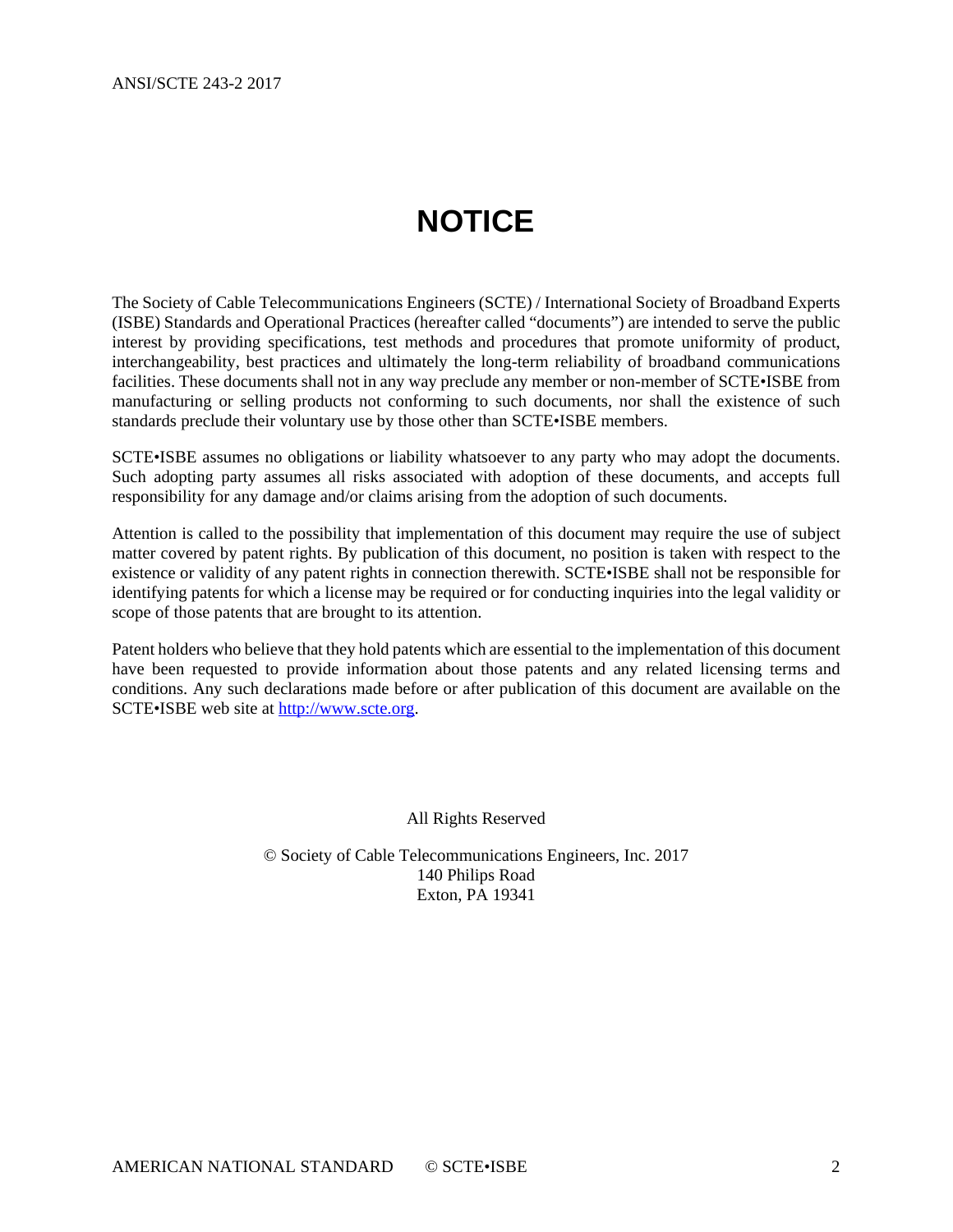# **Table of Contents**

**Title Page Number**

|                                |                                              |        |                                                                                     | <u>i wyd indillwy</u> i |  |
|--------------------------------|----------------------------------------------|--------|-------------------------------------------------------------------------------------|-------------------------|--|
|                                |                                              |        |                                                                                     |                         |  |
| $1_{-}$                        |                                              |        |                                                                                     |                         |  |
|                                | $1.1 -$                                      |        |                                                                                     |                         |  |
| 2 <sub>1</sub>                 |                                              |        |                                                                                     |                         |  |
|                                | $2.1_{-}$                                    |        |                                                                                     |                         |  |
|                                |                                              |        |                                                                                     |                         |  |
| 3.                             |                                              |        |                                                                                     |                         |  |
|                                | $3.1_{-}$                                    |        |                                                                                     |                         |  |
| 4.                             |                                              |        |                                                                                     |                         |  |
| 5.                             |                                              |        |                                                                                     |                         |  |
|                                | 5.1.                                         |        |                                                                                     | -5                      |  |
| 6.                             |                                              |        |                                                                                     |                         |  |
|                                | 6.1.                                         |        |                                                                                     |                         |  |
|                                |                                              | 6.1.1. |                                                                                     |                         |  |
|                                |                                              |        |                                                                                     |                         |  |
|                                |                                              |        |                                                                                     |                         |  |
|                                | 6.2.                                         |        |                                                                                     |                         |  |
|                                |                                              | 6.2.1  | Packaging of AC-4 Bitstreams into ISOBMFF Segments _______________________ 6        |                         |  |
|                                |                                              | 6.2.2. | Additional Constraints on AC-4 Elementary Streams ________________________ 6        |                         |  |
|                                |                                              | 6.2.3. |                                                                                     |                         |  |
|                                |                                              | 6.2.4. |                                                                                     |                         |  |
| $7_{\scriptscriptstyle{\sim}}$ | Service Information Signaling ______________ |        |                                                                                     |                         |  |
|                                | 7.1.                                         |        | Signaling of an AC-4 Bitstream in MPEG-2 Transport Streams ______________________ 6 |                         |  |
|                                |                                              |        | 7.1.1. AC-4_descriptor_                                                             | 6                       |  |
|                                |                                              | 7.1.2. |                                                                                     |                         |  |
|                                | 7.2.                                         |        | Signaling of an AC-4 Bitstream in ISOBMFF ___________                               | $\overline{7}$          |  |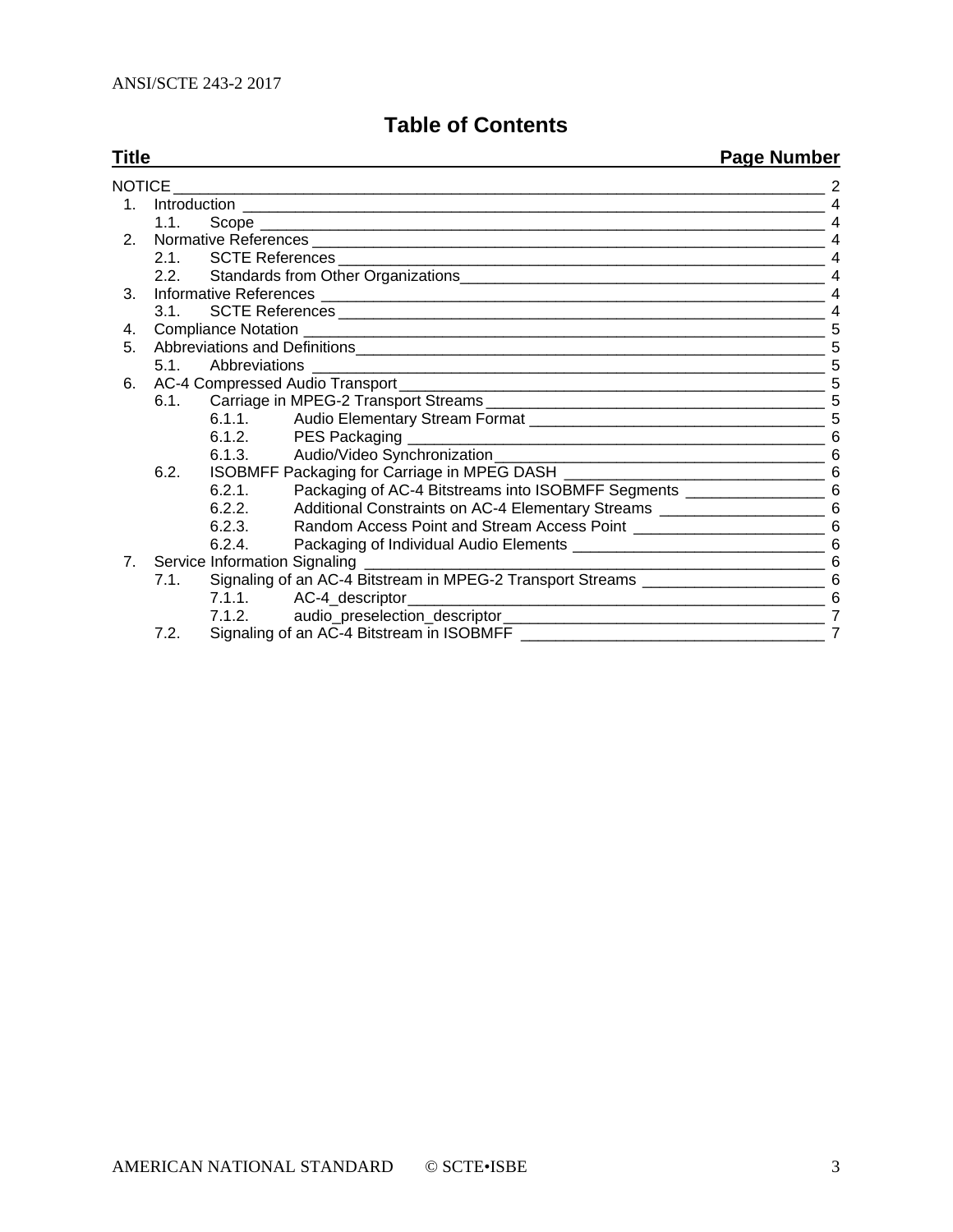## <span id="page-3-0"></span>**1. Introduction**

#### <span id="page-3-1"></span>**1.1. Scope**

This document is part of a three-part standard that specifies carriage constraints of Next Generation Audio (NGA) codecs in MPEG-2 transport systems and in MPEG DASH. In conjunction with SCTE 243-1 2017 [\[2\],](#page-3-7) this document defines the carriage of AC-4 audio in MPEG-2 transport systems and MPEG DASH.

## <span id="page-3-2"></span>**2. Normative References**

The following documents contain provisions, which, through reference in this text, constitute provisions of this document. At the time of Subcommittee approval, the editions indicated were valid. All documents are subject to revision; and while parties to any agreement based on this document are encouraged to investigate the possibility of applying the most recent editions of the documents listed below, they are reminded that newer editions of those documents might not be compatible with the referenced version.

#### <span id="page-3-3"></span>**2.1. SCTE References**

- <span id="page-3-8"></span>[1] SCTE 242-2 2017, Next Generation Audio Coding Constraints for Cable Systems: Part 2 – AC-4 Audio Coding Constraints
- <span id="page-3-7"></span>[2] SCTE 243-1 2017, "Next Generation Audio Carriage Constraints for Cable Systems: Part 1 – Common Transport Signaling"

#### <span id="page-3-4"></span>**2.2. Standards from Other Organizations**

- <span id="page-3-11"></span>[3] ATSC S34-188r7, ATSC Candidate Standard: A/342 Part 2, AC-4 System
- <span id="page-3-10"></span>[4] ETSI TS 101 154 V2.2.1 (2015-06), Digital Video Broadcasting (DVB); Specification for the use of Video and Audio Coding in Broadcasting Applications based on the MPEG 2 Transport Stream
- <span id="page-3-13"></span>[5] ETSI TS 103 190-1 V1.2.1 (2015-06), Digital Audio Compression (AC-4) Standard; Part 1: Channel based coding
- <span id="page-3-9"></span>[6] ETSI TS 103 190-2 V1.1.1 (2015-08-30), Digital Audio Compression (AC-4) Standard; Part 2: Immersive and personalized audio
- <span id="page-3-12"></span>[7] DVB BlueBook A038 (2016-10), Digital Video Broadcasting (DVB); Specification for Service Information (SI) in DVB systems
- <span id="page-3-14"></span>[8] ISO/IEC 14496-12:2015, Information technology -- Coding of audio-visual objects -- Part 12: ISO base media file format

### <span id="page-3-5"></span>**3. Informative References**

The following documents might provide valuable information to the reader but are not required when complying with this document.

#### <span id="page-3-6"></span>**3.1. SCTE References**

[9] ANSI/SCTE 54 2015, Digital Video Service Multiplex and Transport Subsystem Standard for Cable Television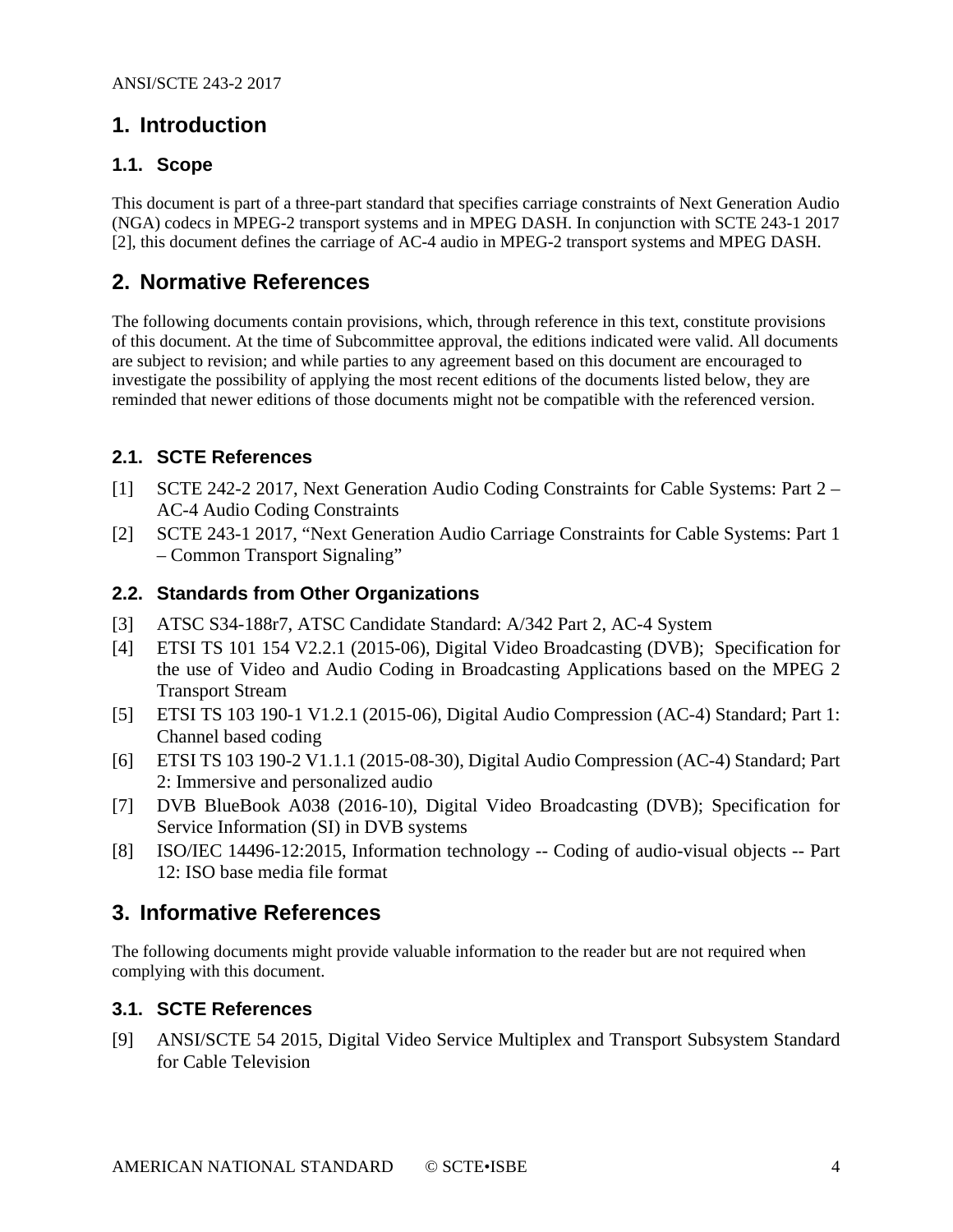# <span id="page-4-0"></span>**4. Compliance Notation**

| shall      | This word or the adjective "required" means that the item is an              |  |  |
|------------|------------------------------------------------------------------------------|--|--|
|            | absolute requirement of this document.                                       |  |  |
| shall not  | This phrase means that the item is an absolute prohibition of this           |  |  |
|            | document.                                                                    |  |  |
| forbidden  | This word means the value specified shall never be used.                     |  |  |
|            | This word or the adjective "recommended" means that there may exist          |  |  |
|            | valid reasons in particular circumstances to ignore this item, but the       |  |  |
| should     | full implications should be understood and the case carefully weighted       |  |  |
|            | before choosing a different course.                                          |  |  |
|            | This phrase means that there may exist valid reasons in particular           |  |  |
| should not | circumstances when the listed behavior is acceptable or even useful,         |  |  |
|            | but the full implications should be understood and the case carefully        |  |  |
|            | weighed before implementing any behavior described with this label.          |  |  |
|            | This word or the adjective " <i>optional</i> " means that this item is truly |  |  |
|            | optional. One vendor may choose to include the item because a                |  |  |
| may        | particular marketplace requires it or because it enhances the product,       |  |  |
|            | for example; another vendor may omit the same item.                          |  |  |
|            | Use is permissible for legacy purposes only. Deprecated features may         |  |  |
| deprecated | be removed from future versions of this document. Implementations            |  |  |
|            | should avoid use of deprecated features.                                     |  |  |

# <span id="page-4-1"></span>**5. Abbreviations and Definitions**

#### <span id="page-4-2"></span>**5.1. Abbreviations**

| AP          | access point                                                |
|-------------|-------------------------------------------------------------|
| <b>DASH</b> | MPEG Dynamic Adaptive Streaming over HTTP (ISO/IEC 23009-1) |
| ES          | elementary stream                                           |
| <b>PES</b>  | packetized elementary stream                                |
| <b>SCTE</b> | Society of Cable Telecommunications Engineers               |
| <b>TS</b>   | transport stream                                            |

# <span id="page-4-3"></span>**6. AC-4 Compressed Audio Transport**

This section describes the carriage of AC-4 audio elementary streams, as defined in SCTE 242-2 2017 [\[1\],](#page-3-8) in MPEG-2 transport systems and MPEG DASH.

#### <span id="page-4-4"></span>**6.1. Carriage in MPEG-2 Transport Streams**

This section outlines the constraints and signaling for AC-4 compressed audio carried in an MPEG-2 Transport Streams.

#### <span id="page-4-5"></span>*6.1.1. Audio Elementary Stream Format*

When AC-4 is multiplexed into an MPEG-2 Transport Stream, the AC-4 audio elementary stream shall be formatted using the AC-4 sync frame format as specified in ETSI TS 103 190-2 [\[6\],](#page-3-9) Annex C.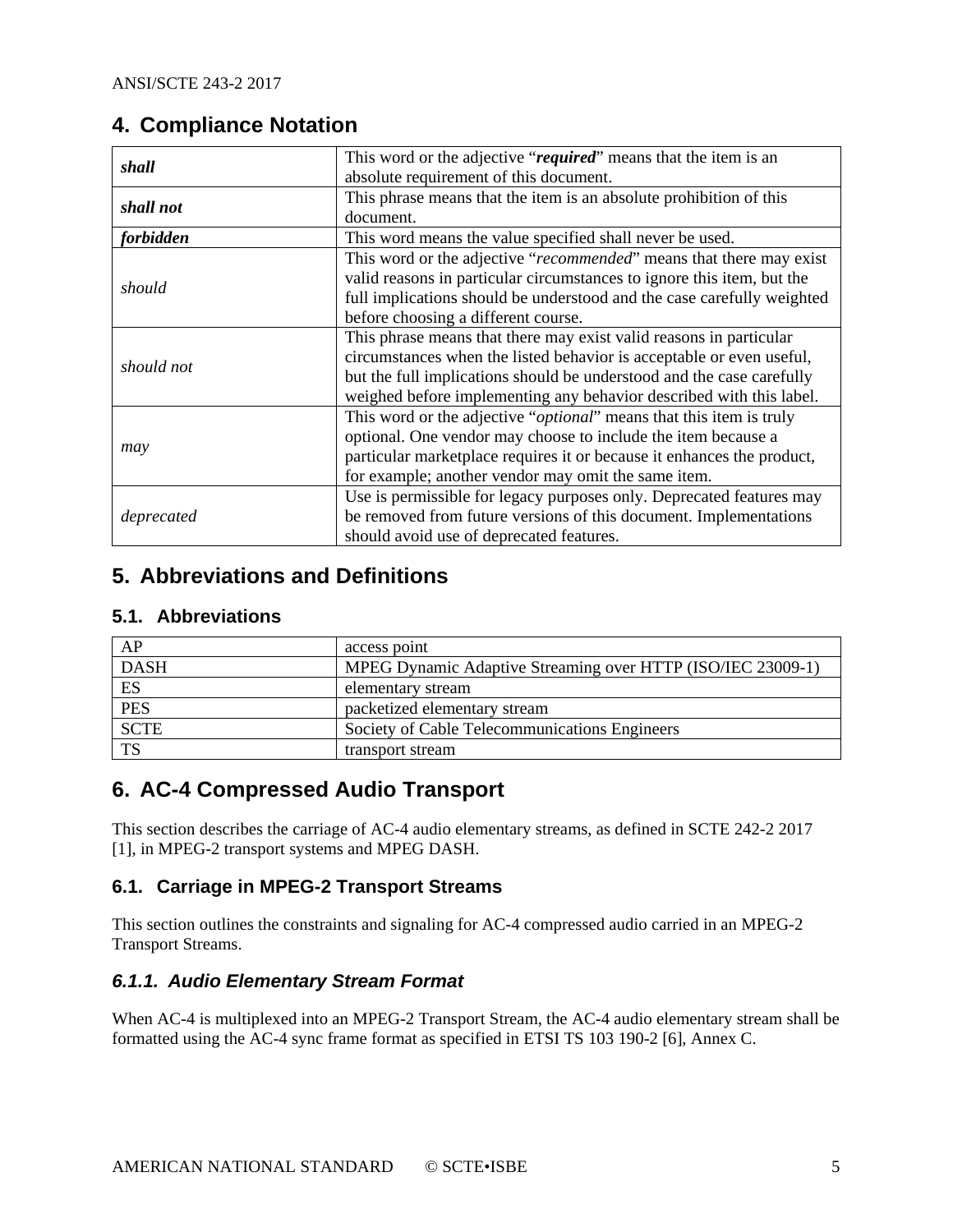#### <span id="page-5-0"></span>*6.1.2. PES Packaging*

Placement of raw AC-4 frames of an AC-4 Elementary Stream (ES) into Packetized Elementary Stream (PES) and thence into Transport Stream (TS) packets shall be done in accordance with ETSI TS 101 154 [\[4\],](#page-3-10) Section 6.6.2.

#### <span id="page-5-1"></span>*6.1.3. Audio/Video Synchronization*

AC-4 can encode audio at the same frame rate as the accompanying video to facilitate keeping audio and video in sync throughout the distribution chain. When this feature is enabled, the AC-4 audio elementary stream shall comply with the constraints defined in ETSI TS 101 154 [\[4\],](#page-3-10) Section 6.6.6.

#### <span id="page-5-2"></span>**6.2. ISOBMFF Packaging for Carriage in MPEG DASH**

This section describes the packaging rules for AC-4 compressed audio carried in the ISO Base Media File Format (ISOBMFF) for transport in MPEG DASH.

#### <span id="page-5-3"></span>*6.2.1. Packaging of AC-4 Bitstreams into ISOBMFF Segments*

Each raw AC-4 frame shall be packaged as an ISO Base Media File Format sample. For more information, refer to ETSI TS 103 190-2 [\[6\],](#page-3-9) Annex E.3. AC-4 sync frames as described in ETSI TS 103 190-2 [\[6\],](#page-3-9) Annex C, shall not be packetized directly into ISO Base Media File Format.

#### <span id="page-5-4"></span>*6.2.2. Additional Constraints on AC-4 Elementary Streams*

ETSI TS 103 190-2 [\[6\],](#page-3-9) Annex E, describes the constraints that shall be applied to the AC-4 bitstream for storage within the ISO base media file format. For the use of DASH with the ISO base media file format, the additional constraints listed in ATSC A/342 Part 2 [\[3\],](#page-3-11) Section 5.6.2 shall apply when packaging AC-4 audio into DASH Representations.

#### <span id="page-5-5"></span>*6.2.3. Random Access Point and Stream Access Point*

To facilitate random access and seamless switches, the constraints defined in ATSC A/342 Part [2 \[3\],](#page-3-11) Section 5.6.4 shall apply.

#### <span id="page-5-6"></span>*6.2.4. Packaging of Individual Audio Elements*

In scenarios where AC-4 DASH Representations from different Adaptation Sets form an AC-4 presentation, the constraints listed in ATSC A/342 Part 2 [\[3\],](#page-3-11) Section 5.6.5 shall apply.

# <span id="page-5-7"></span>**7. Service Information Signaling**

#### <span id="page-5-8"></span>**7.1. Signaling of an AC-4 Bitstream in MPEG-2 Transport Streams**

#### <span id="page-5-9"></span>*7.1.1. AC-4\_descriptor*

The **AC-4\_descriptor** syntax provides information about individual AC-4 elementary streams within a Transport Stream that are to be identified in the PSI PMT sections. The **AC-4\_descriptor** is defined in DVB BlueBook A038 [\[7\],](#page-3-12) and located in the PMT of the SI Tables that are also defined in DVB BlueBook A038 [\[7\].](#page-3-12)